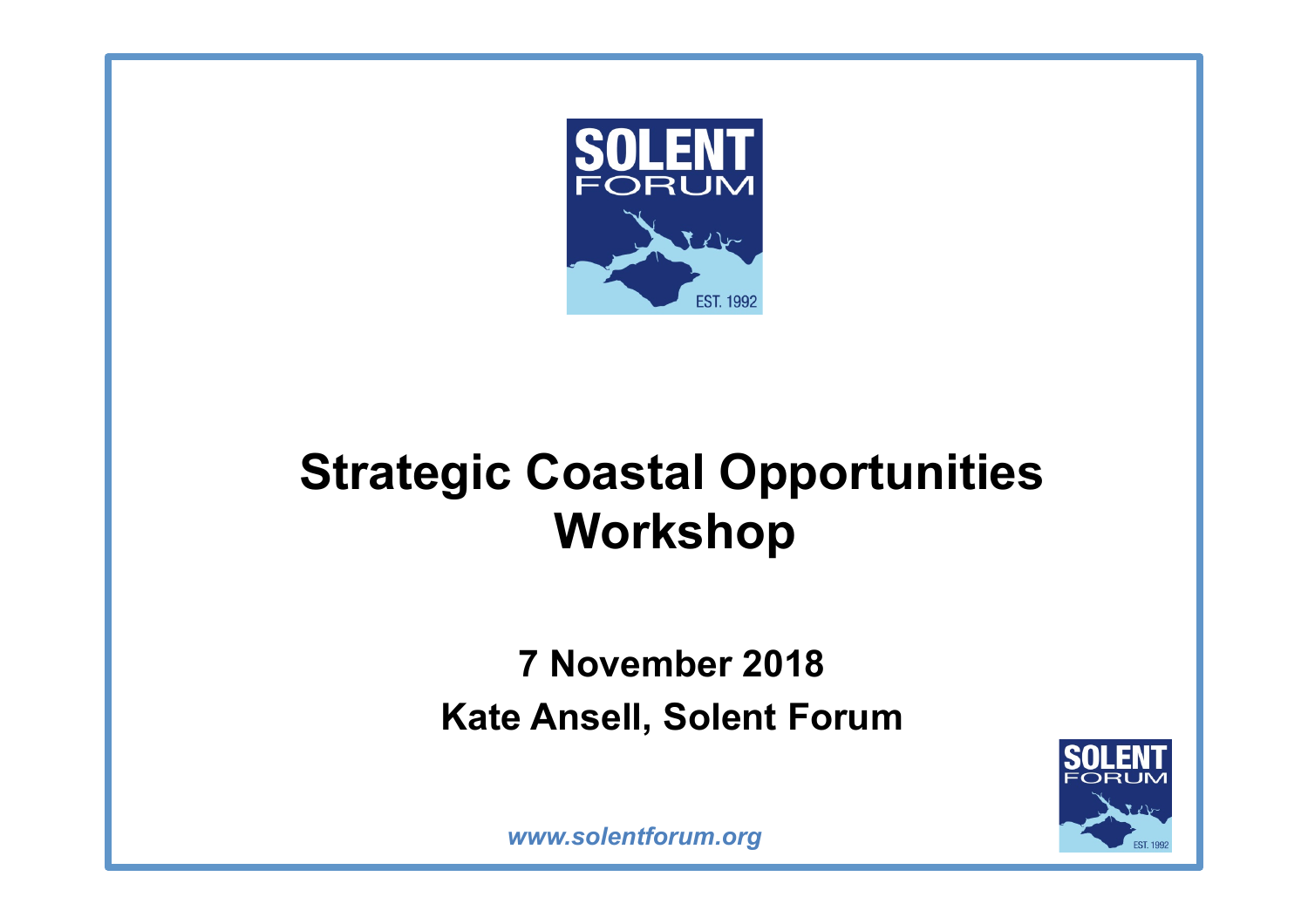## **What is the Solent Forum?**

- The Solent Forum is the coastal partnership body that covers The Solent. It was established in 1992.
- Its members are wide ranging and include all the key coastal stakeholders in the Solent.
- Its primary aim is to facilitate partnership working and information sharing throughout the Solent.
- Staff are based at Hampshire County Council in Winchester and it has an independent politically neutral Chair.

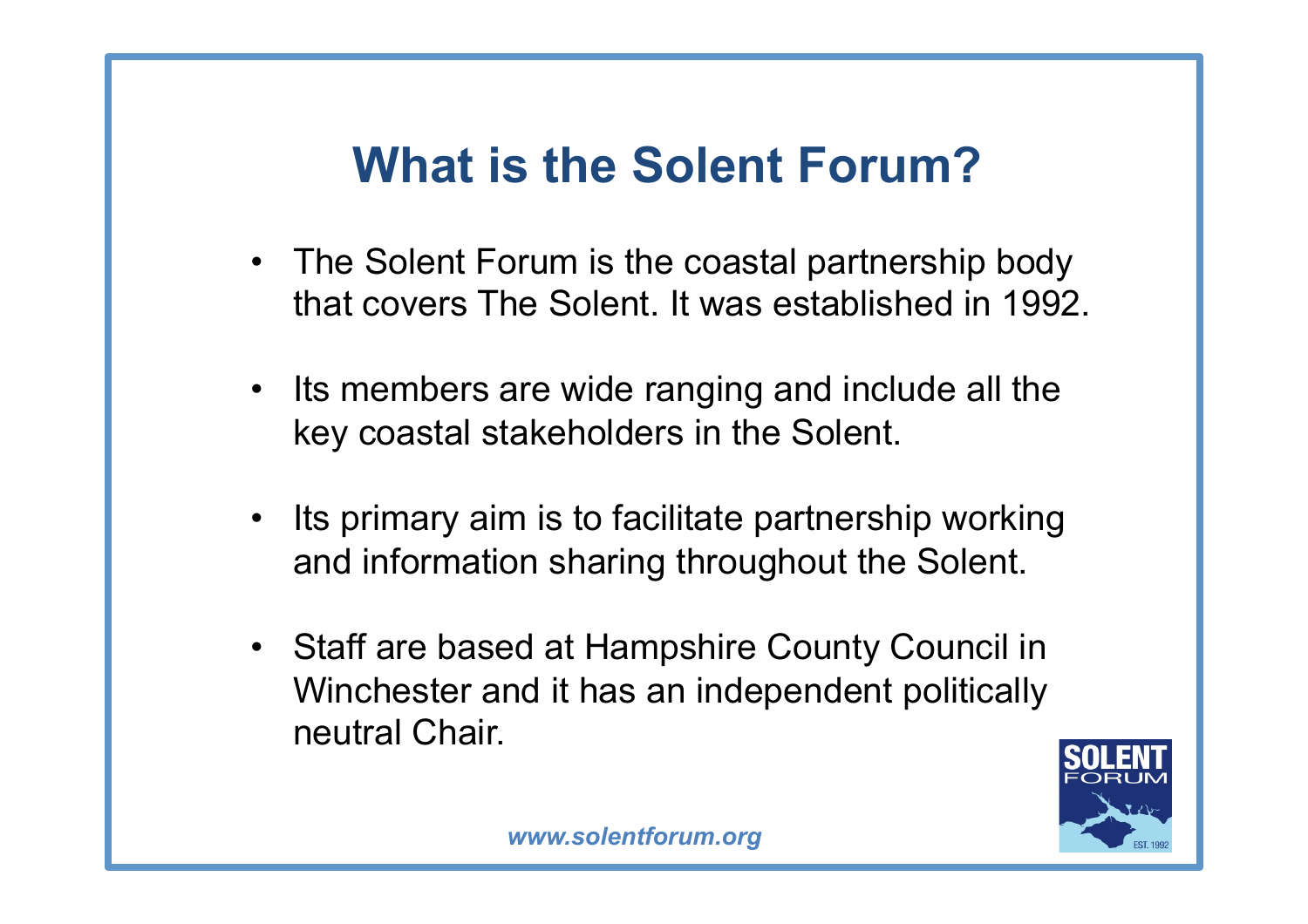# **Workshop Objectives**

- **Workshop requested by Solent Forum members as a member service**
- **Share best practice and experience of making Bids**
- **Identify and discuss project ideas for future Bids**
- **Look at developing partnerships Bids across the Solent**
- **Discuss coastal funding streams**
- **Identify what role Solent Forum members would like the Forum to play in assisting Bid development**

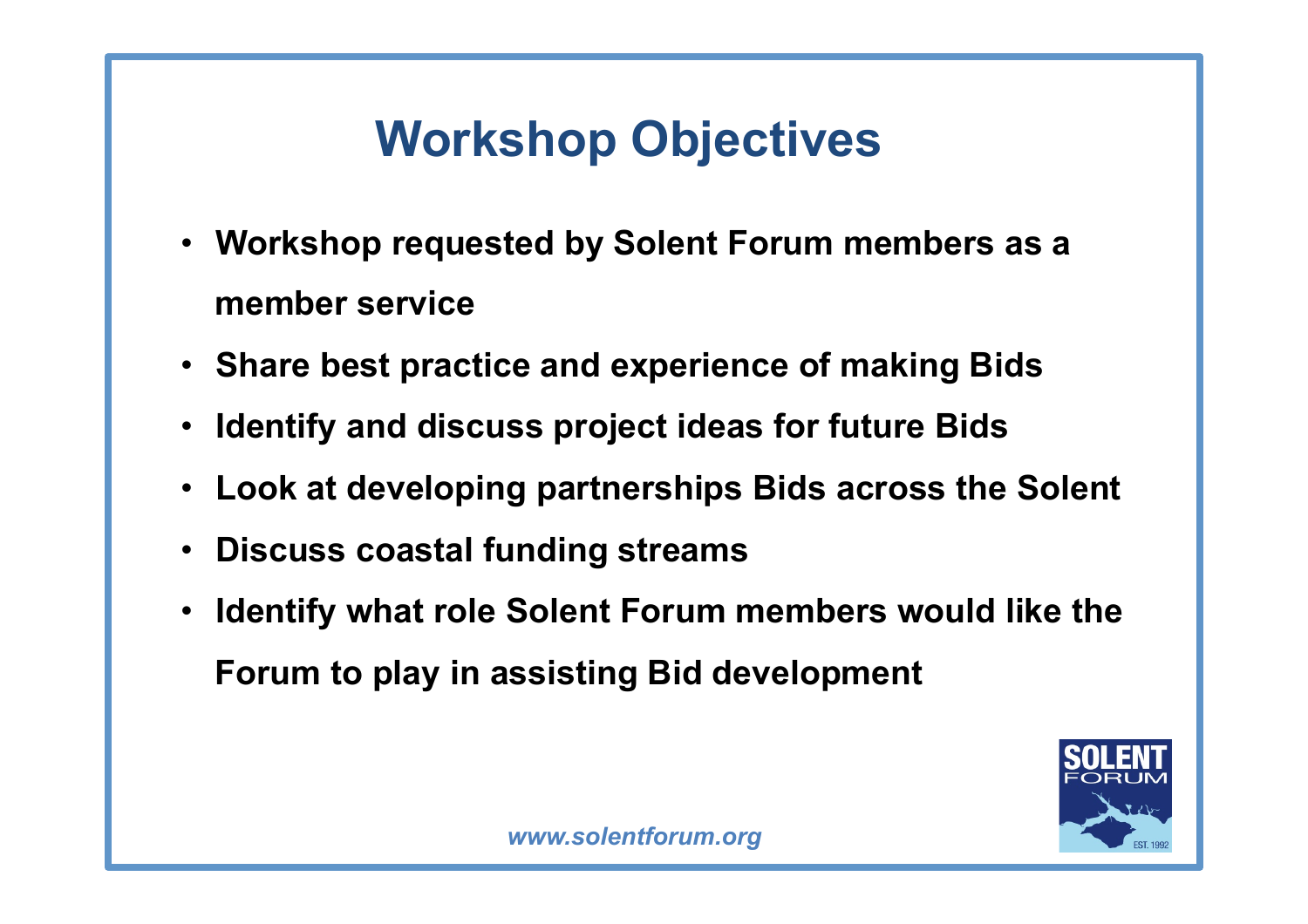### **What is a Coastal Community?**

**"A coastal community is a coastal settlement within an English local authority area whose boundaries include English foreshore, including local authorities whose boundaries only include estuarine foreshore. Coastal settlements include seaside towns, ports and other areas which have a clear connection to the coastal economy."** 

Source: Ministry of Housing, Communities and Local Government

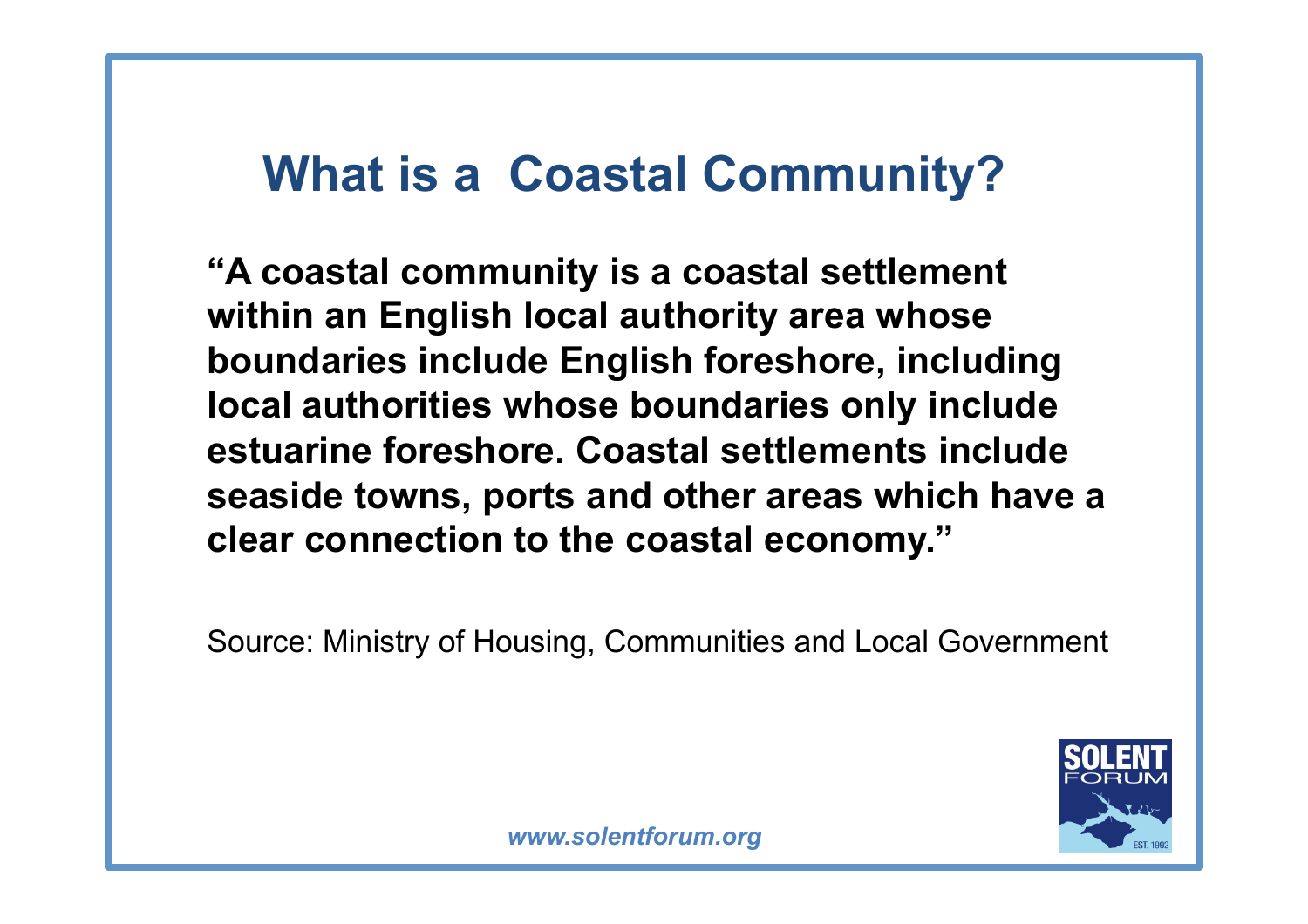### **Key Coastal Funding Streams**

- **Coastal Communities Fund (CCF) Regeneration and Economic growth (under review)**
- **Coastal Revival Fund Coastal Heritage Sites**
- **Big Lottery funding Community Improvements**
- **Heritage Lottery Fund Heritage Assets (to be replaced by Strategic Funding Framework 2019 to 2024)**

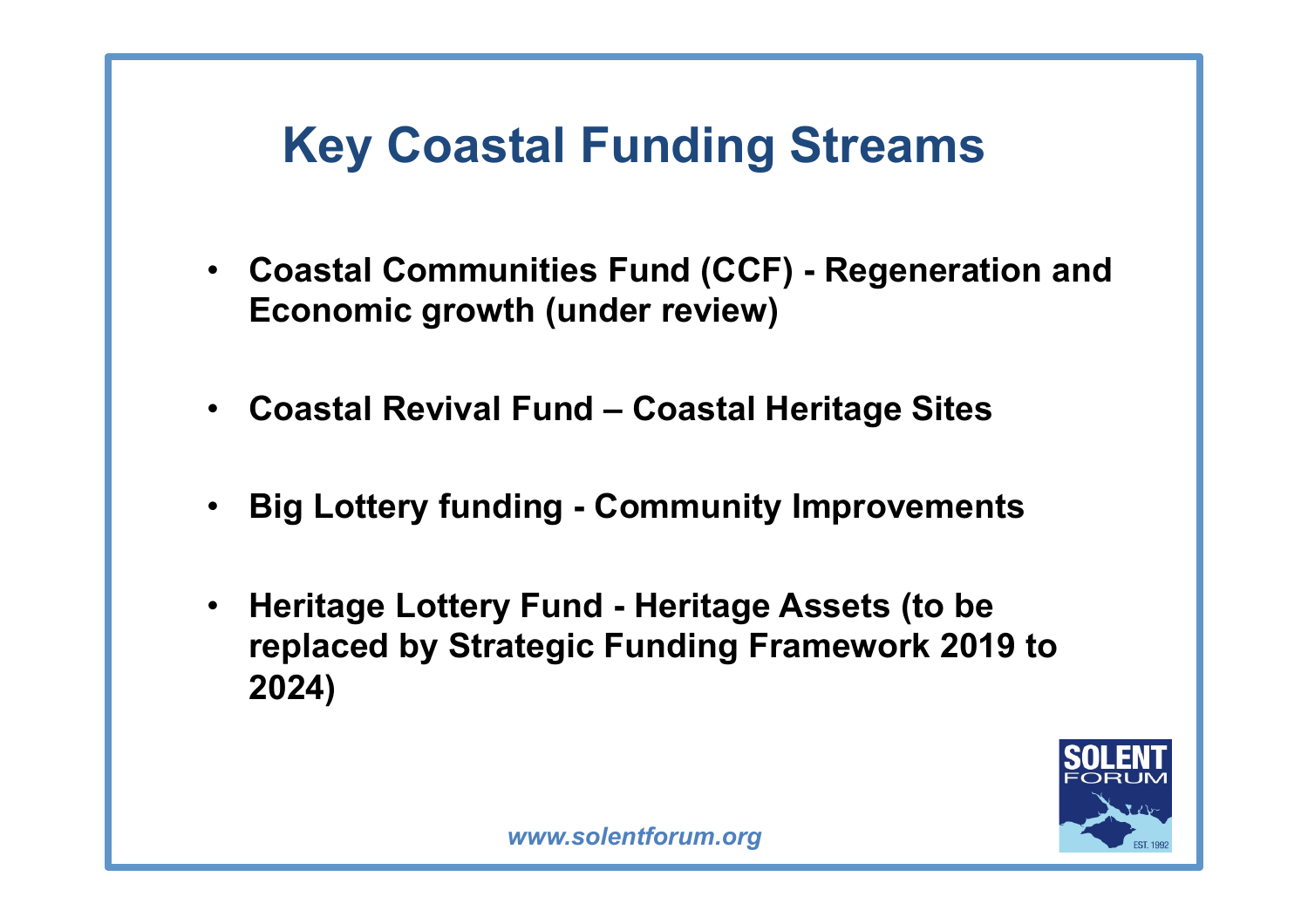#### **Current Position with CCF Funding**

"The Lords Select Committee on Regenerating Seaside Towns was appointed on the 17<sup>th</sup> May 2018 and will report by the 31st March 2019. The main focus of the Select Committee is collating evidence to support the continuation of the Coastal Communities Fund, and in particular hard evidence of successes from CCF investment is sought."

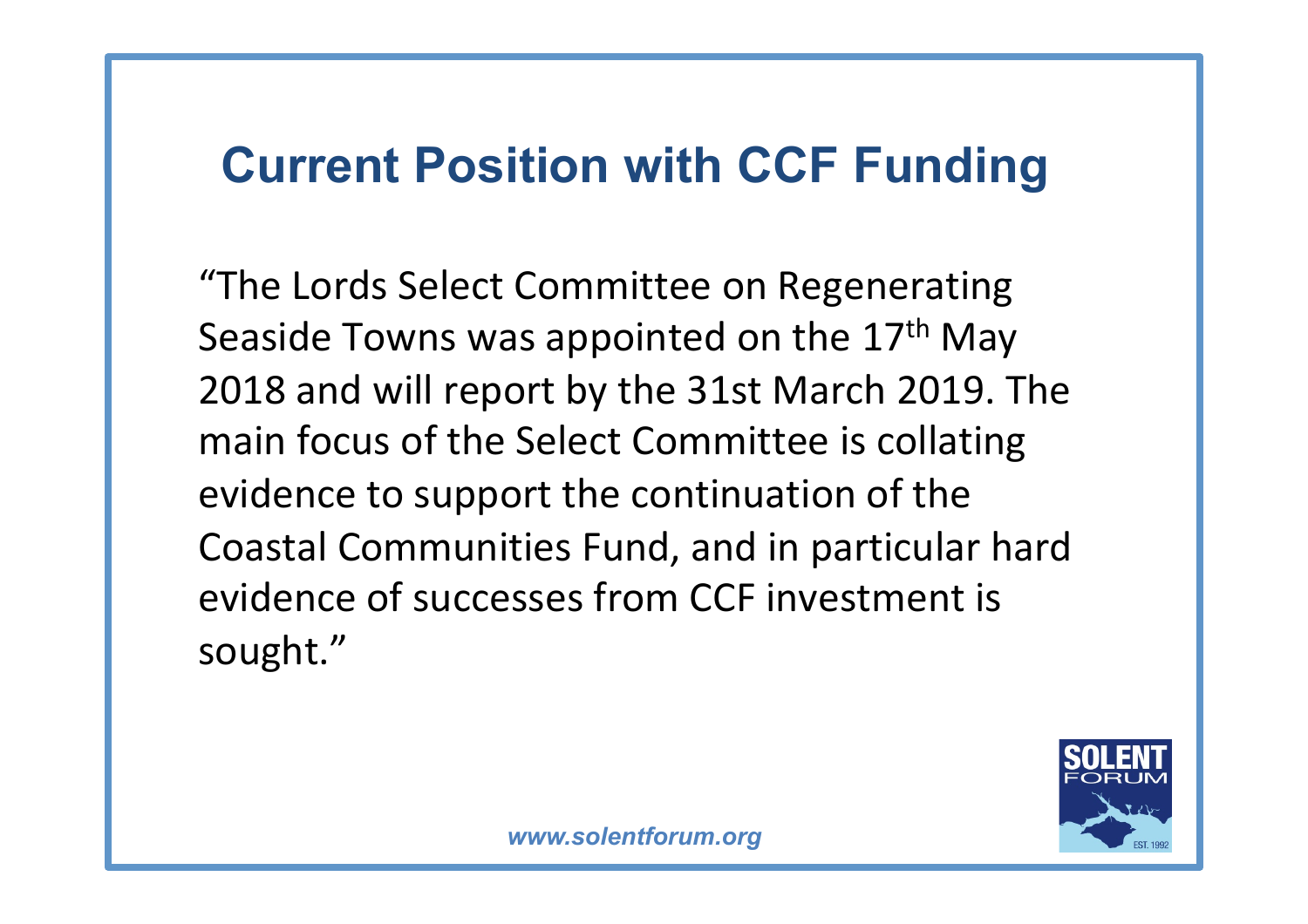#### **Past Project Types Funded by CCF**

- Museum renovation 2
- Public realm improvement 8
- Skills training 4
- Port improvement 1
- Pier improvements 2
- **Coast Path** 1
- **Tourism related 7**
- Historic building renovation 3

**Source: Coastal Communities Fund Round 4** 

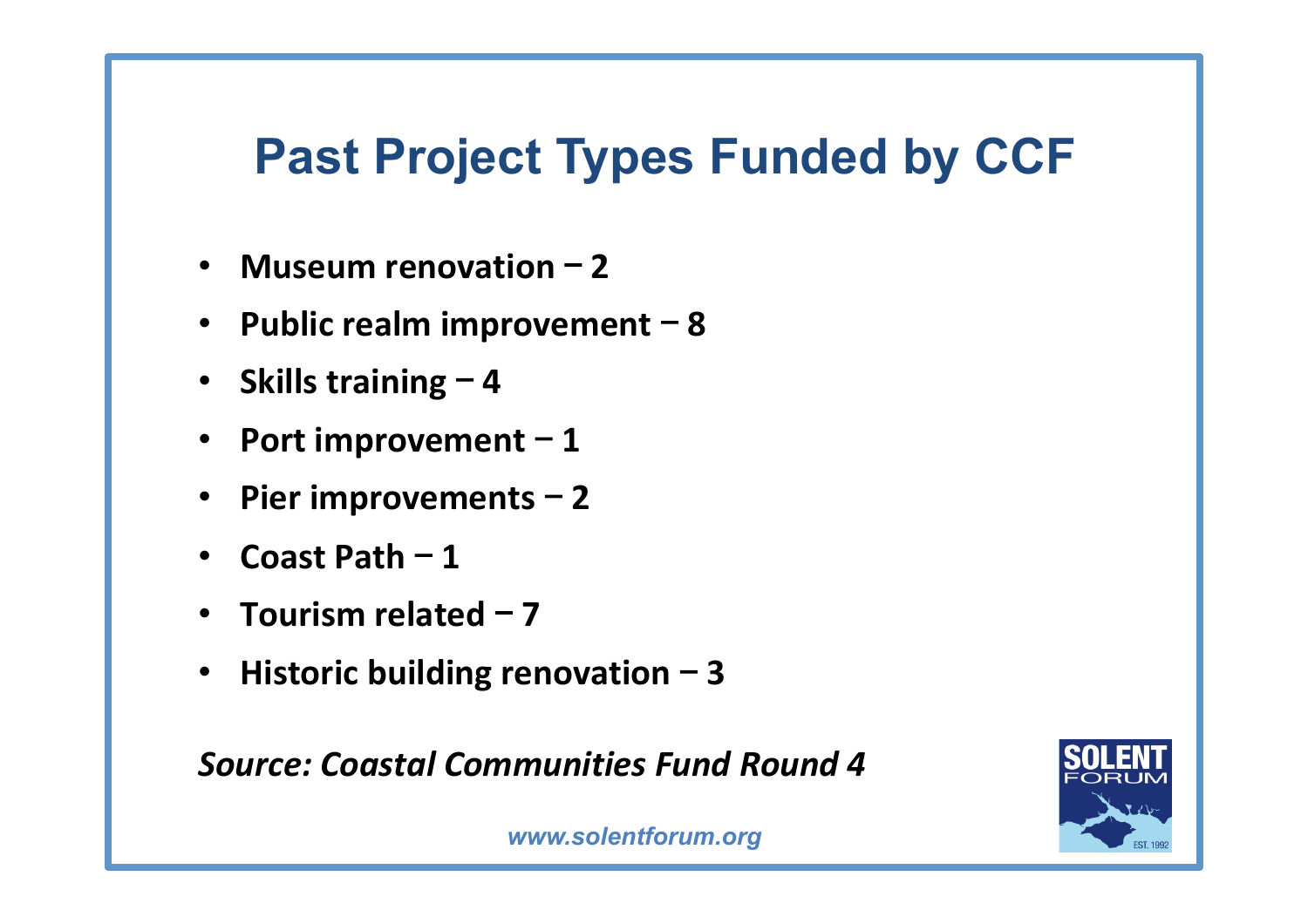#### **CCF Projects Funded in 2018**

Round 5 - 2018 (Fast Track) CCF Bid Examples

- Berwick CCT Welcome Visitor Project £304,000
- British Marine Federation Marine Tourism £53,000
- **Beer CCT, Devon Visitor event management £53,000**
- Jurassic Coast Volunteers Volunteer network £258, 526
- **Coastal West Sussex Water sports hub £170,000**

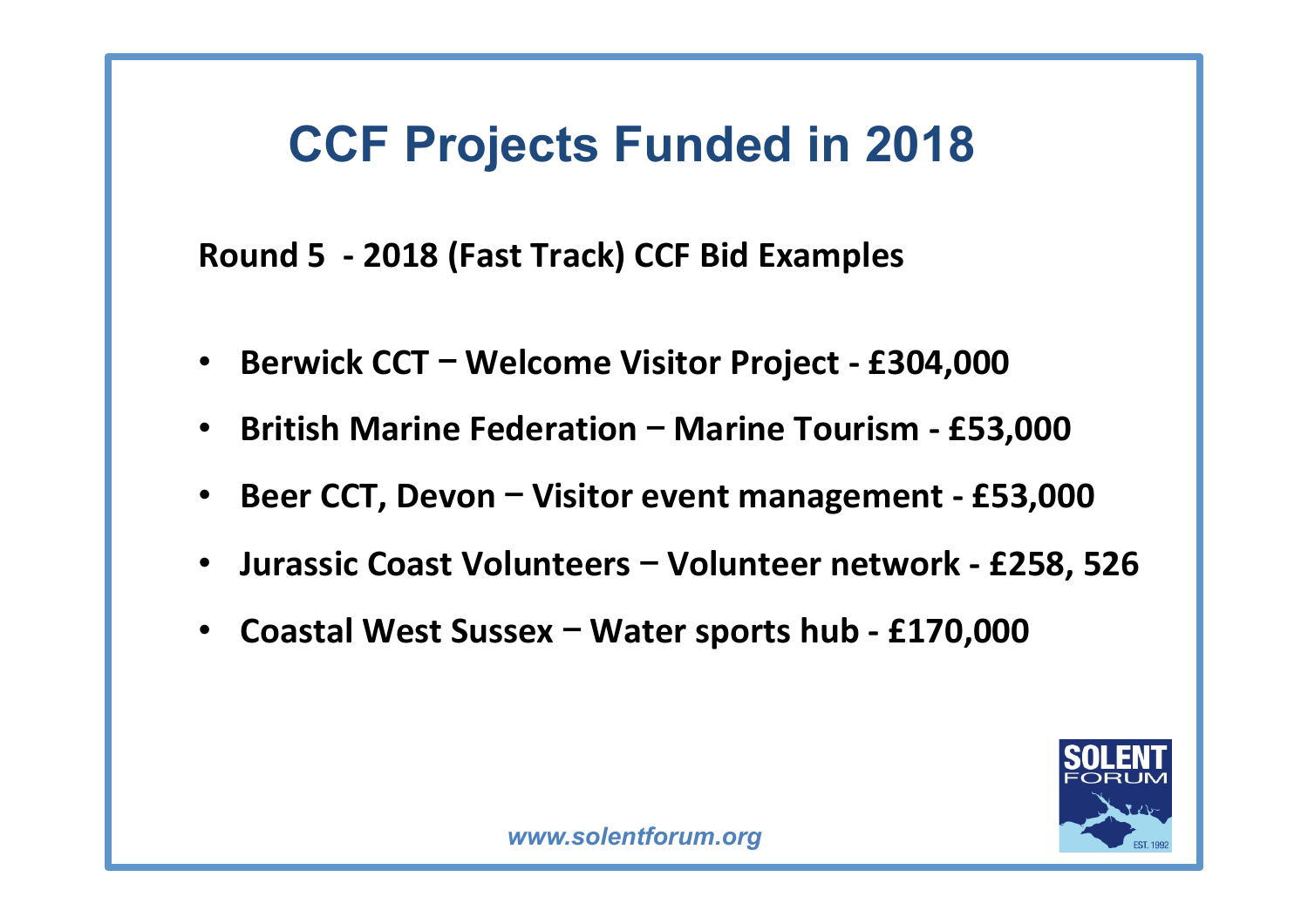#### **Creating Partnerships** – **Portfolio Bid**

"Composite application where small projects come together with similar objectives, with a lead authority that can demonstrate the aims and outcomes of the project will be met.

Must identify a lead organisation to be the applicant and accountable body. Must be clear on the activities within the constituent elements and how they meet the aims and outcomes of the overall project."

*Source: CCF Round 5 Guidance Notes* 

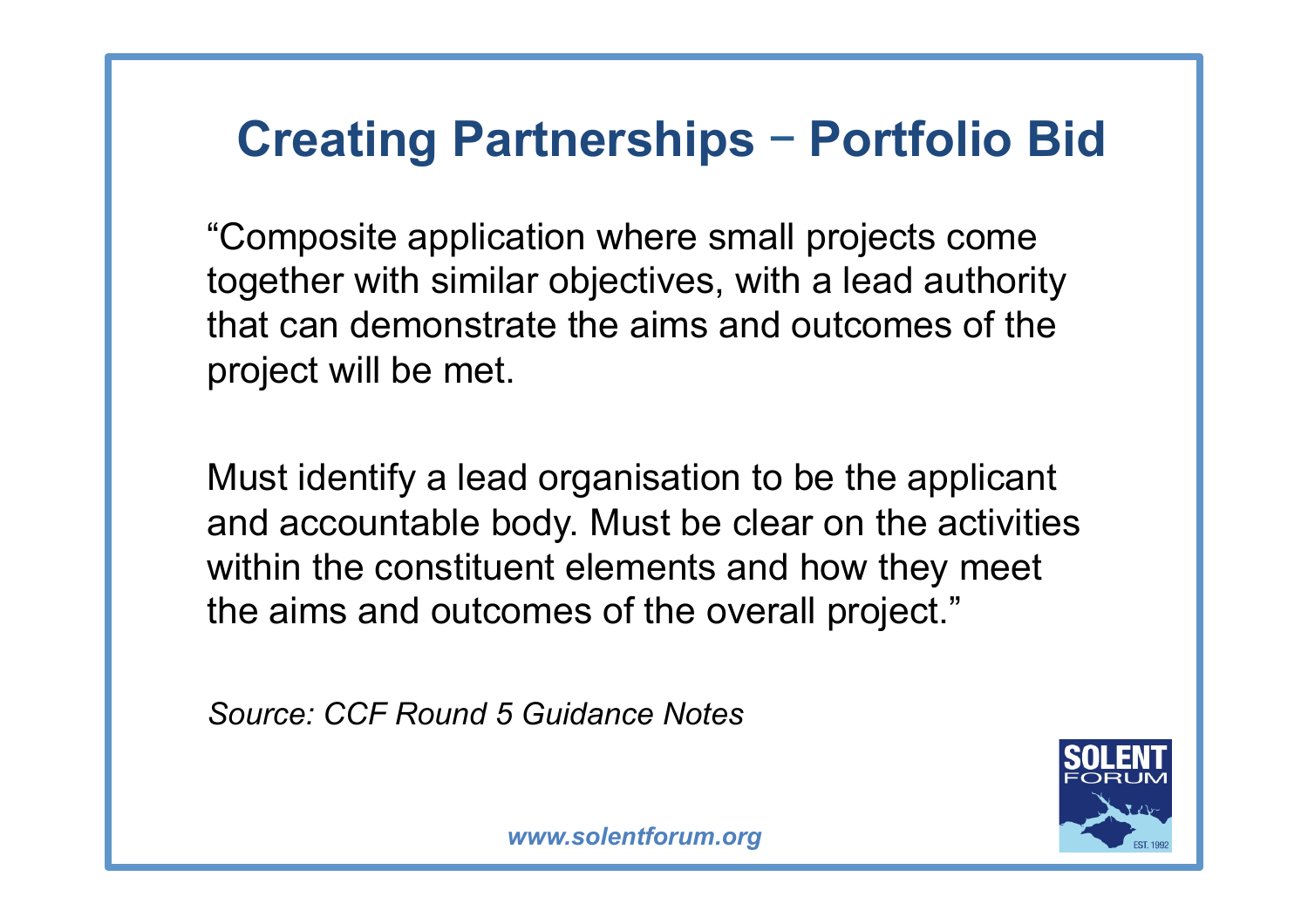#### **What is a Coastal Community Team?**

**"A Coastal Community Team is a local partnership. It should consist of the local authority and a range of other local people, charities and businesses from a coastal community who have an understanding of the issues facing that area and can develop an effective strategy for success. The Team should include a range of local groups and have broad support."** 

Source: Ministry of Housing, Communities and Local Government

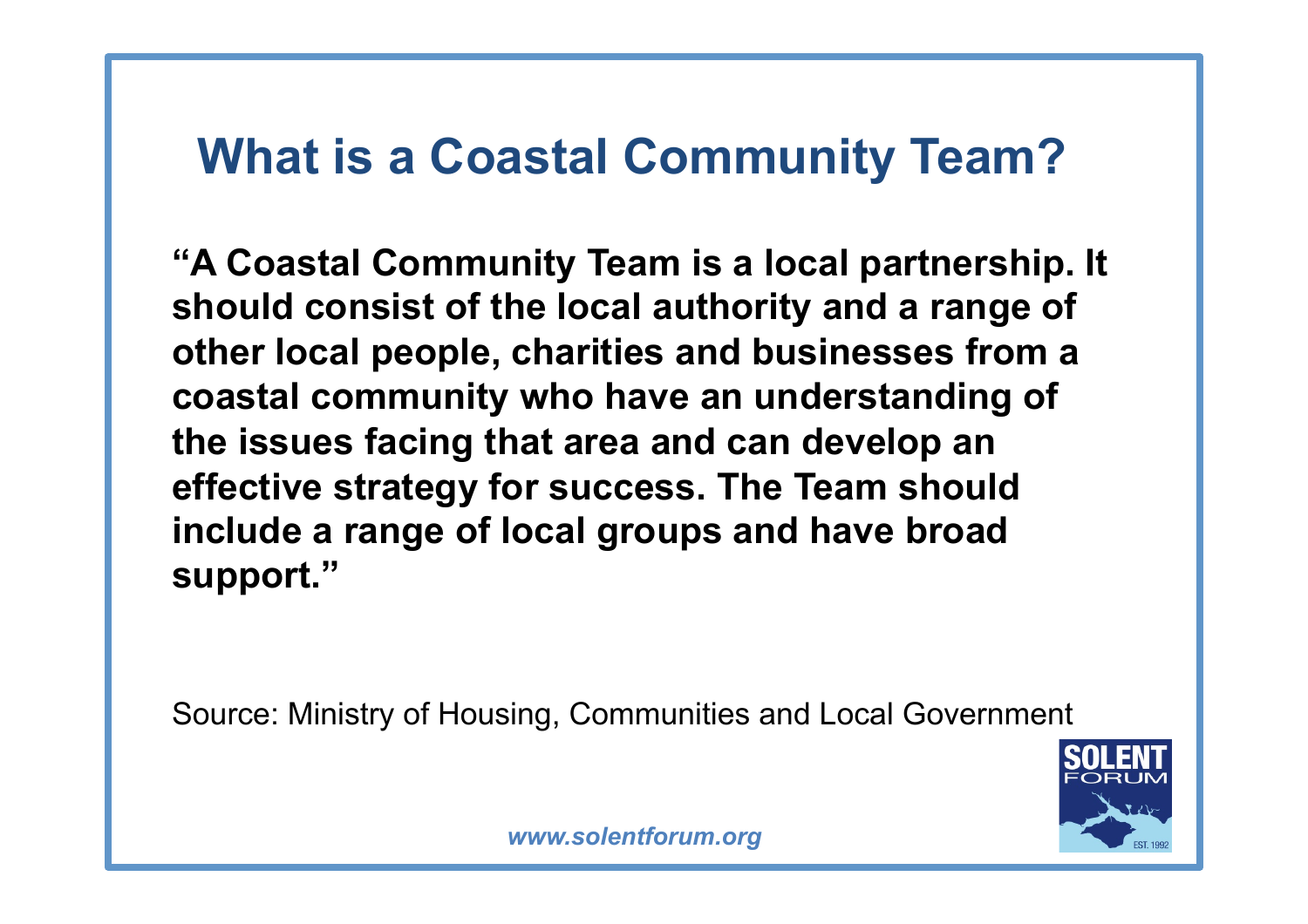### **CCT Criteria**

**'Coastal Community Teams must have the support and involvement of the unitary or lower tier local authority for the area (e.g. the District or Borough Council). Where there is an upper tier local authority for the area (i.e. a County Council) they can also be involved.** 

**While there must be local authority support for the Team, the Team could be led by a community or voluntary group, or a private sector organisation.'** 

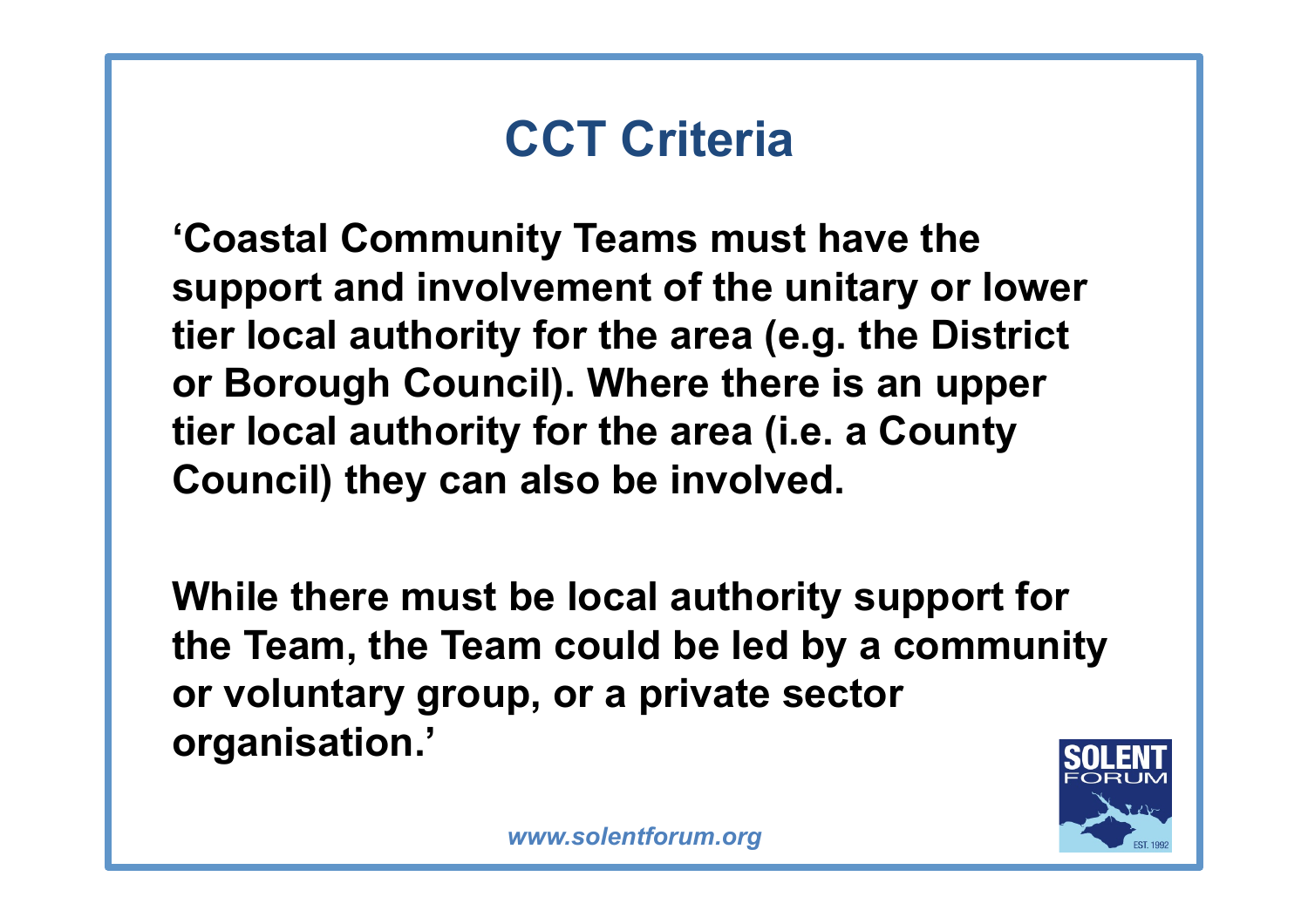## **Coastal Communities Teams**

- 118 Coastal Community Teams (CCT) around the UK
- Develop Local Economic Plan (£10k)
- Plan includes details on housing, business opportunities, jobs and skills, health and civic pride
- CCF and Coastal Revival Fund applications must have Coastal Community Team support
- Current Solent CCT Teams

Coastal West Sussex, Gosport, Peninsula (Chichester), Ryde, Sandown, South Hayling, Medina Valley, Portsmouth

Do we need new CCTs in the Solent?

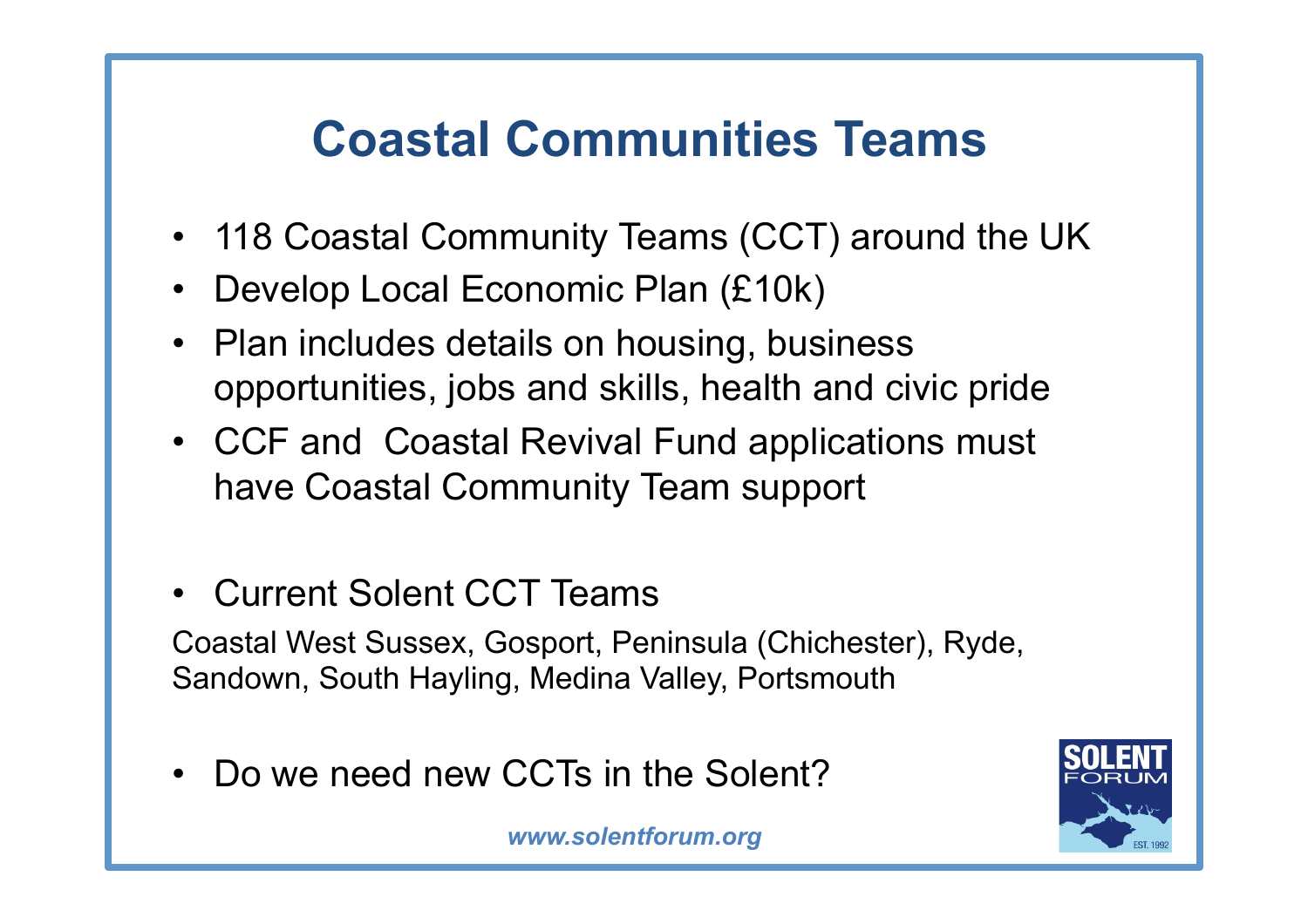## **Creating new CCTs?**

'We are really pleased that you are thinking of creating a new CCT. Please do take time to carefully consider your plans as we see CCTs not just for bidding purposes but as long term structures to help focus direction and ambition to deliver locally agreed short, medium and long term local economic regeneration objectives'.

'One of the main aims of the Coastal Community Teams programme is to encourage greater local partnership working in coastal areas.'

*www.solentforum.org Source: Coastal Communities Alliance/MHLCG* 

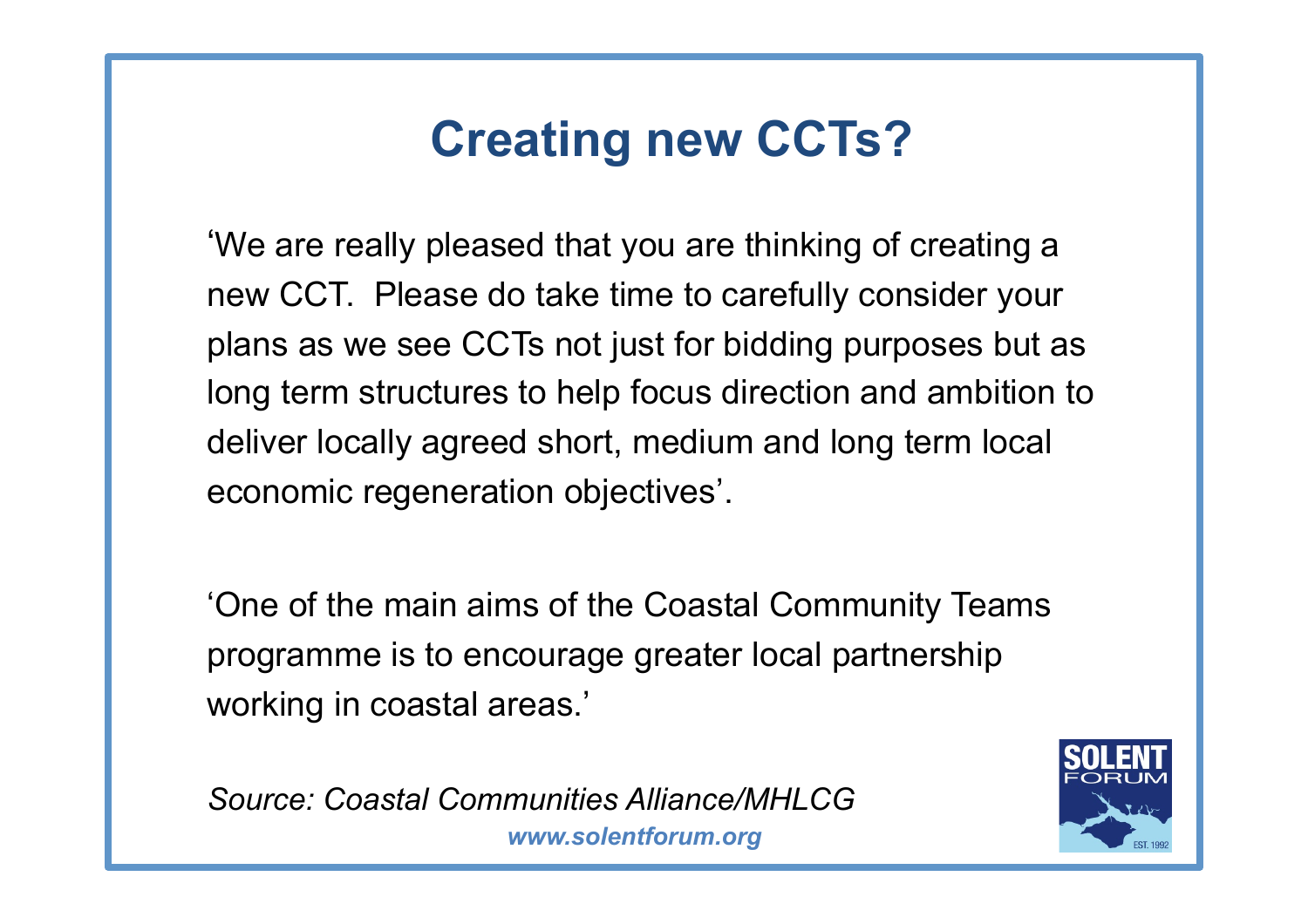## **Workshop Format**

- Split into tables each with a facilitator
- Two introductory presentations on past Bid success
- One hour discussion
- Facilitators will ask questions based on the workshop objectives
- Facilitators will provide a brief overview of key points to the Chair at end of the discussion

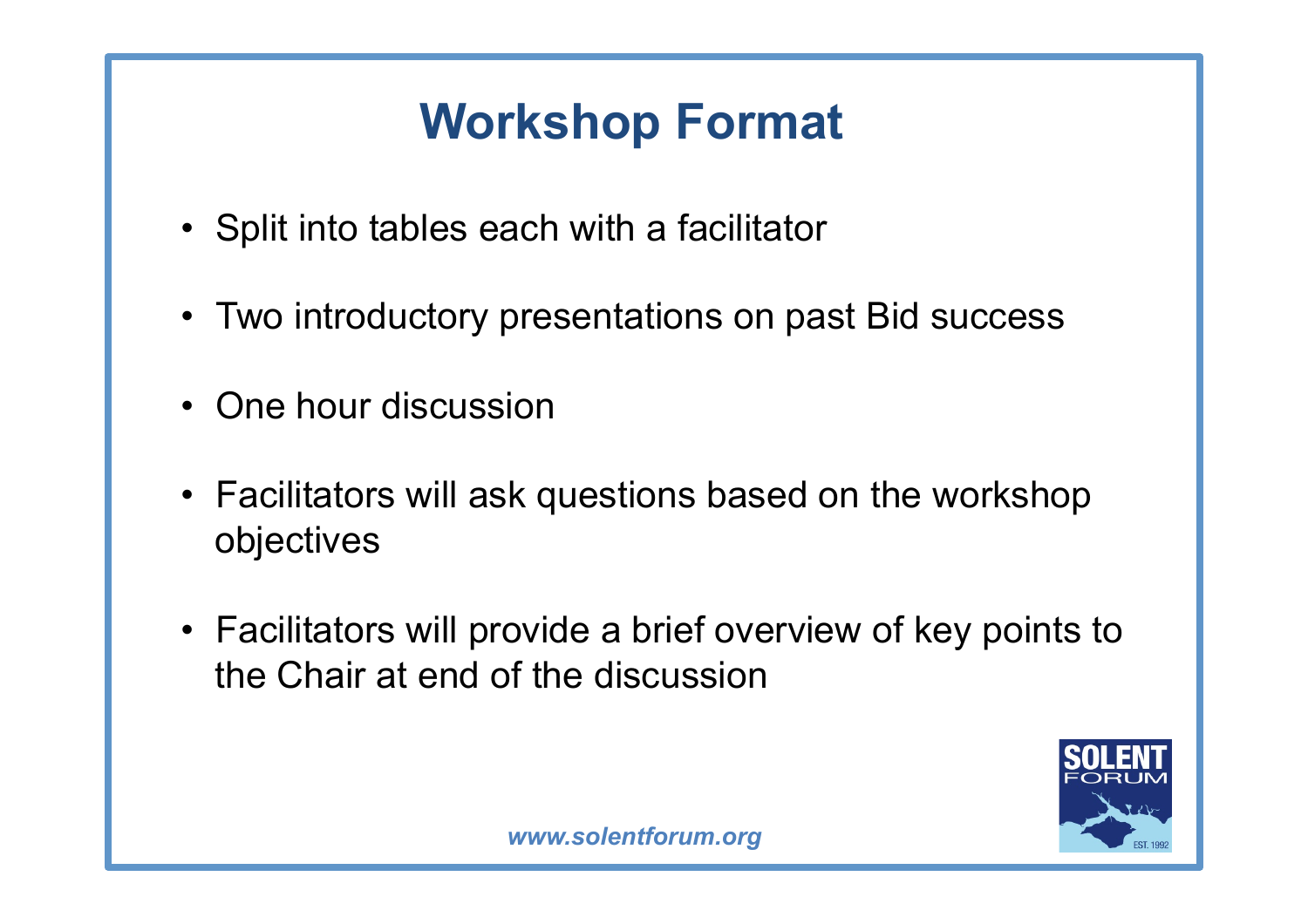### **Workshop Facilitators**

- 1. Kate Ansell, Solent Forum
- 2. Karen McHugh, Solent Forum
- 3. Kate Chesman, Solent Forum

• People with bid experience also allocated to each table

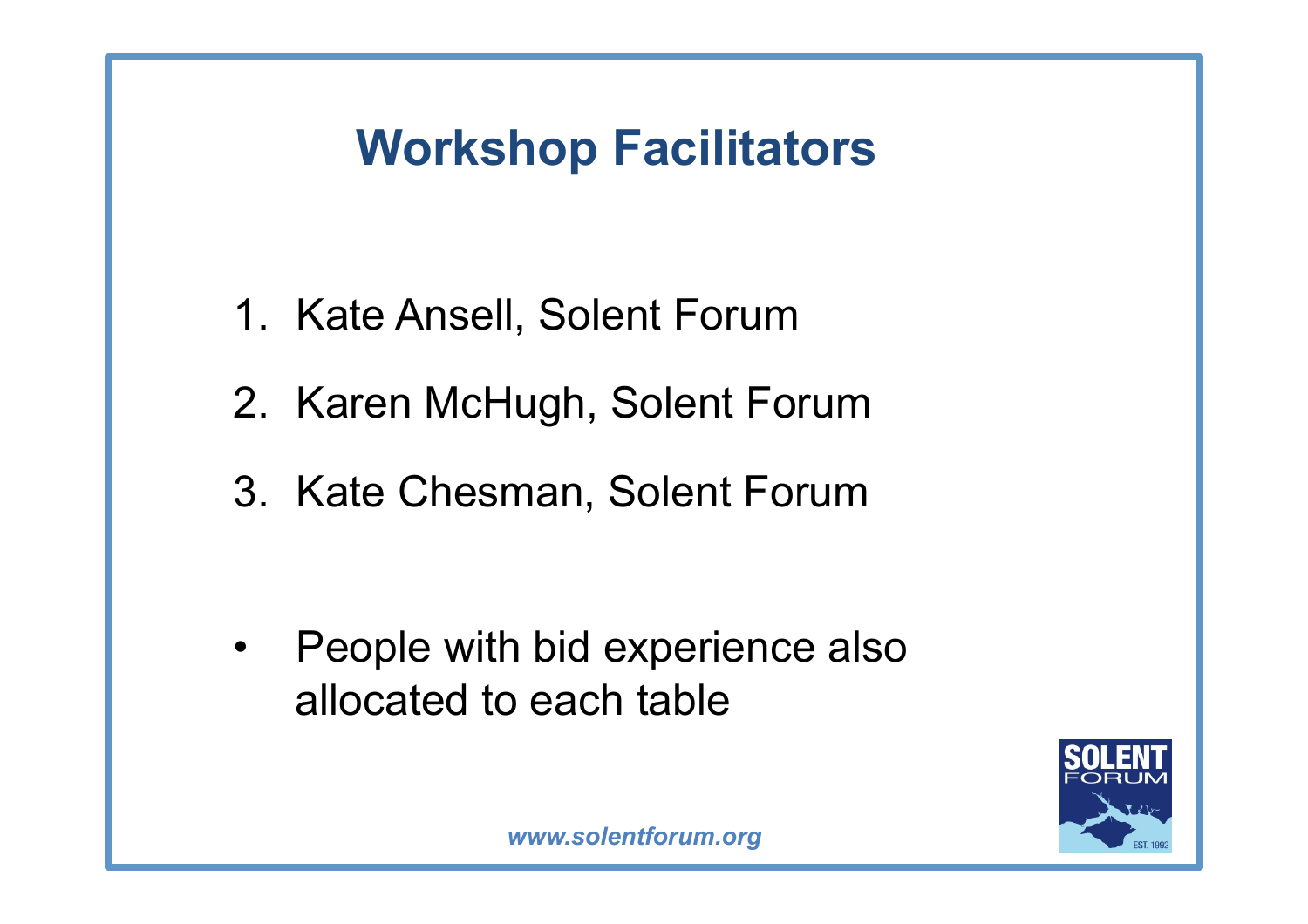### **Discussion Task (Workshop Objectives)**

- **Share best practice and experience of making Bids**
- **Identify and discuss project ideas for future Bids**
- Look at developing partnerships Bids across the Solent
- **Discuss coastal funding streams and if we need new CCTs**
- **Identify what role Solent Forum members would like the Forum to play in assisting Bid development**